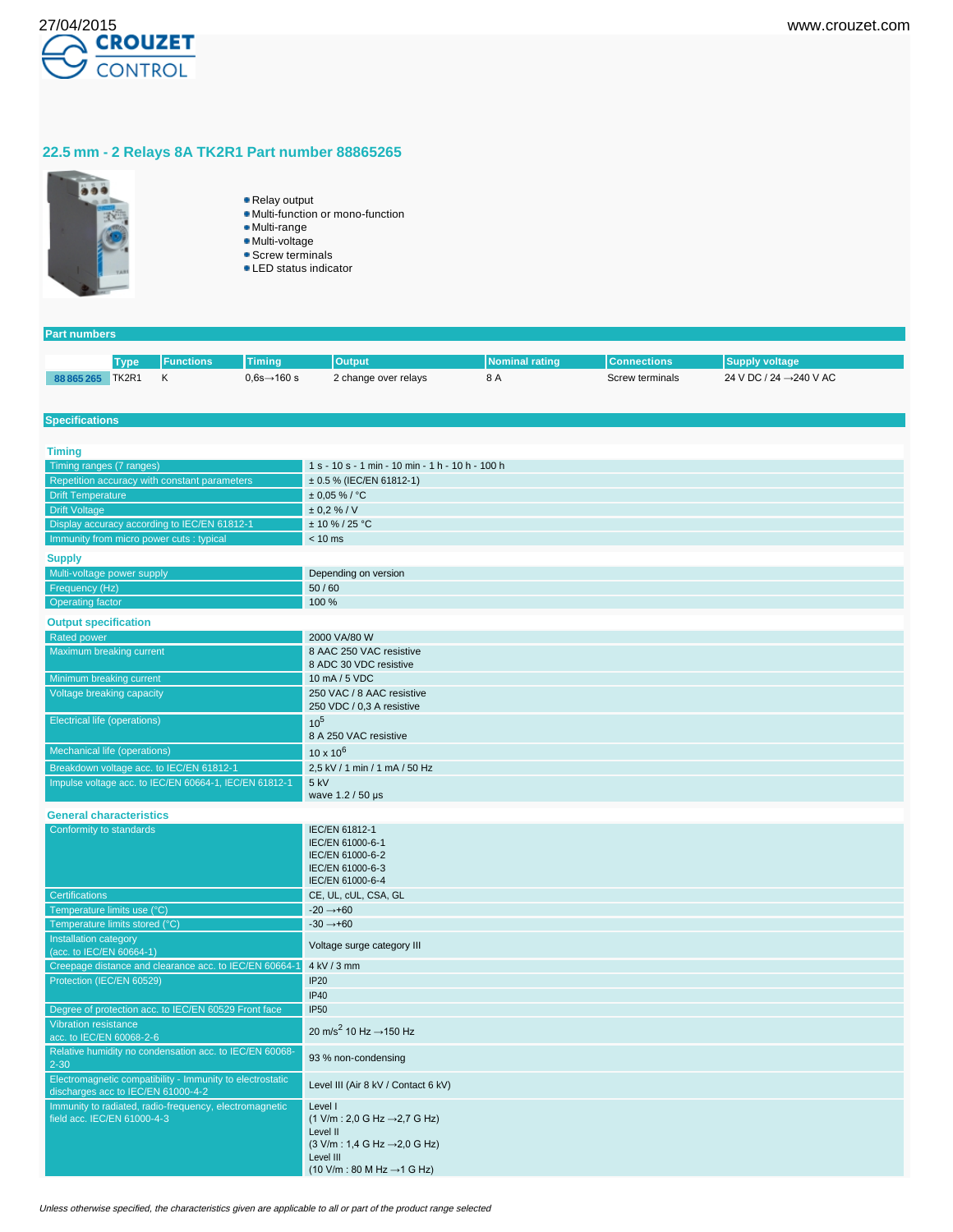| Immunity to rapid transient bursts acc. to IEC/EN 61000-4-                          | Level III (direct 2 kV / Capacitive coupling clamp 1 kV)                                                                                                 |
|-------------------------------------------------------------------------------------|----------------------------------------------------------------------------------------------------------------------------------------------------------|
| Immunity to shock waves on power supply acc. to IEC/EN<br>61000-4-5                 | Level III (2 kV / common mode 2 kV/residual current mode 1 kV)                                                                                           |
| Immunity to radio frequency in common mode acc. to<br>IEC/EN 61000-4-6              | Level III (10V rms: 0.15 M Hz to 80 M Hz)                                                                                                                |
| Immunity to voltage dips and breaks acc. to IEC/EN 61000<br>$4 - 11$                | 0 % residual voltage, 1 cycle<br>70 % residual voltage, 25/30 cycles                                                                                     |
| Mains-borne and radiated emissions acc. to EN 55022<br>(CISPR22), EN55011 (CISPR11) | Class B                                                                                                                                                  |
| <b>Fixing: Symmetrical DIN rail</b>                                                 | 35 mm                                                                                                                                                    |
| Terminal capacity Single-wire without ferrule                                       | 1 x 0.5 $\rightarrow$ 3.3 mm <sup>2</sup><br>(AWG 20 $\rightarrow$ AWG 12)<br>2 x 0.5 $\rightarrow$ 2.5 mm <sup>2</sup><br>(AWG 20 $\rightarrow$ AWG 14) |
| Terminal capacity Multi-wire with ferrule                                           | 1 x 0.5 $\rightarrow$ 2.5 mm <sup>2</sup><br>(AWG 20 $\rightarrow$ AWG 14)<br>2 x 0.5 $\rightarrow$ 1.5 mm <sup>2</sup><br>(AWG 20 $\rightarrow$ AWG 16) |
| <b>Housing material</b>                                                             | Self-extinguishing                                                                                                                                       |
| Shock test IEC/EN 60068-2-27                                                        | $15 g - 11 ms$                                                                                                                                           |
| Short interruption on power line acc to IEC/EN 61000-4-1                            | 0 % residual voltage, 250/300 cycles                                                                                                                     |

| <b>Timing</b>                                     |                                                                                                                                                                                                      |
|---------------------------------------------------|------------------------------------------------------------------------------------------------------------------------------------------------------------------------------------------------------|
| Minimum pulse duration typically                  | 30 ms                                                                                                                                                                                                |
| Minimum pulse duration typically (under load)     | 100 ms                                                                                                                                                                                               |
| Maximum reset time by de-energisation typically   | 120 ms                                                                                                                                                                                               |
| <b>Supply</b>                                     |                                                                                                                                                                                                      |
| <b>Operating range</b>                            | 85 → 110 % Un                                                                                                                                                                                        |
| Max. absorbed power                               | 15 VA (400 VAC)<br>50 VA (240 VAC)<br>0,7 W (24 VDC)<br>1,2 VA (12 VAC)<br>0,5 W (12 VDC)                                                                                                            |
| <b>Output specification</b>                       |                                                                                                                                                                                                      |
| 2 changeover relays, AgNi (cadmium-free)          | 2 C/O<br>RQR1-RQR6 2 open contacts                                                                                                                                                                   |
| <b>General characteristics</b>                    |                                                                                                                                                                                                      |
| Weight: casing 22,5 mm                            | 88 866 175 (RQR1) : 81 g<br>88 866 176 (RQR6) : 81 g<br>88 866 215 (RA2R1) : 87 g<br>88 866 300 (RU2R4) : 86 g<br>88 866 303 (RU2R3): 90 g<br>88 866 305 (RU2R1) : 88 g<br>88 866 385 (RX2R1) : 88 g |
| Insulation resistance according to IEC/EN 60664-1 | $>$ 500 M $\Omega$ (500 VDC)                                                                                                                                                                         |